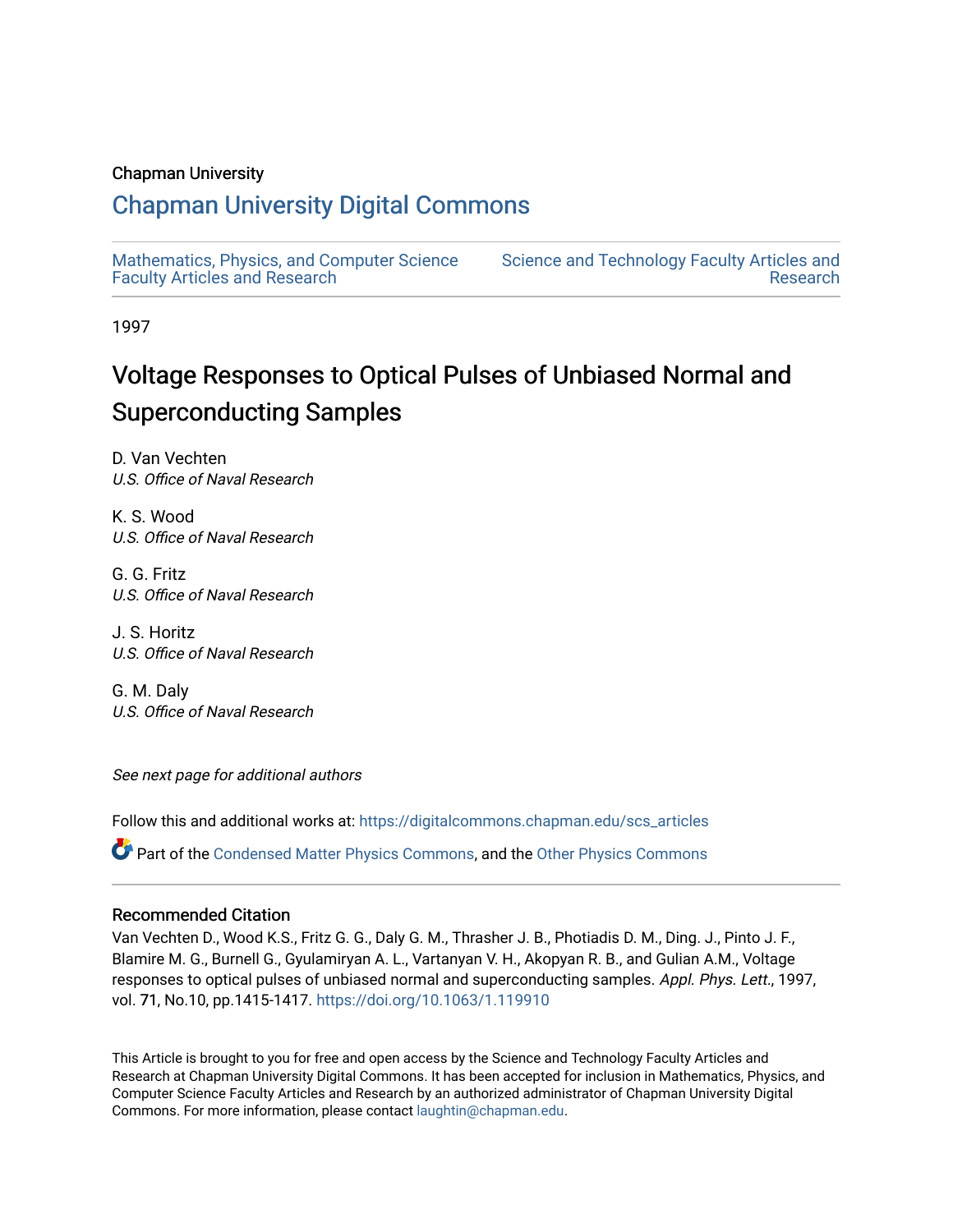## Voltage Responses to Optical Pulses of Unbiased Normal and Superconducting Samples

#### **Comments**

This article was originally published in Applied Physics Letters, volume 71, issue 10, in 1998. <https://doi.org/10.1063/1.119910>

#### Copyright

American Institute of Physics

#### Authors

D. Van Vechten, K. S. Wood, G. G. Fritz, J. S. Horitz, G. M. Daly, J. B. Thrasher, D. M. Photiadis, J. Ding, J. F. Pinto, M. G. Blamire, G. Burnell, A. L. Gyulamiryan, V. H. Vartanyan, R. B. Akopyan, and Armen Gulian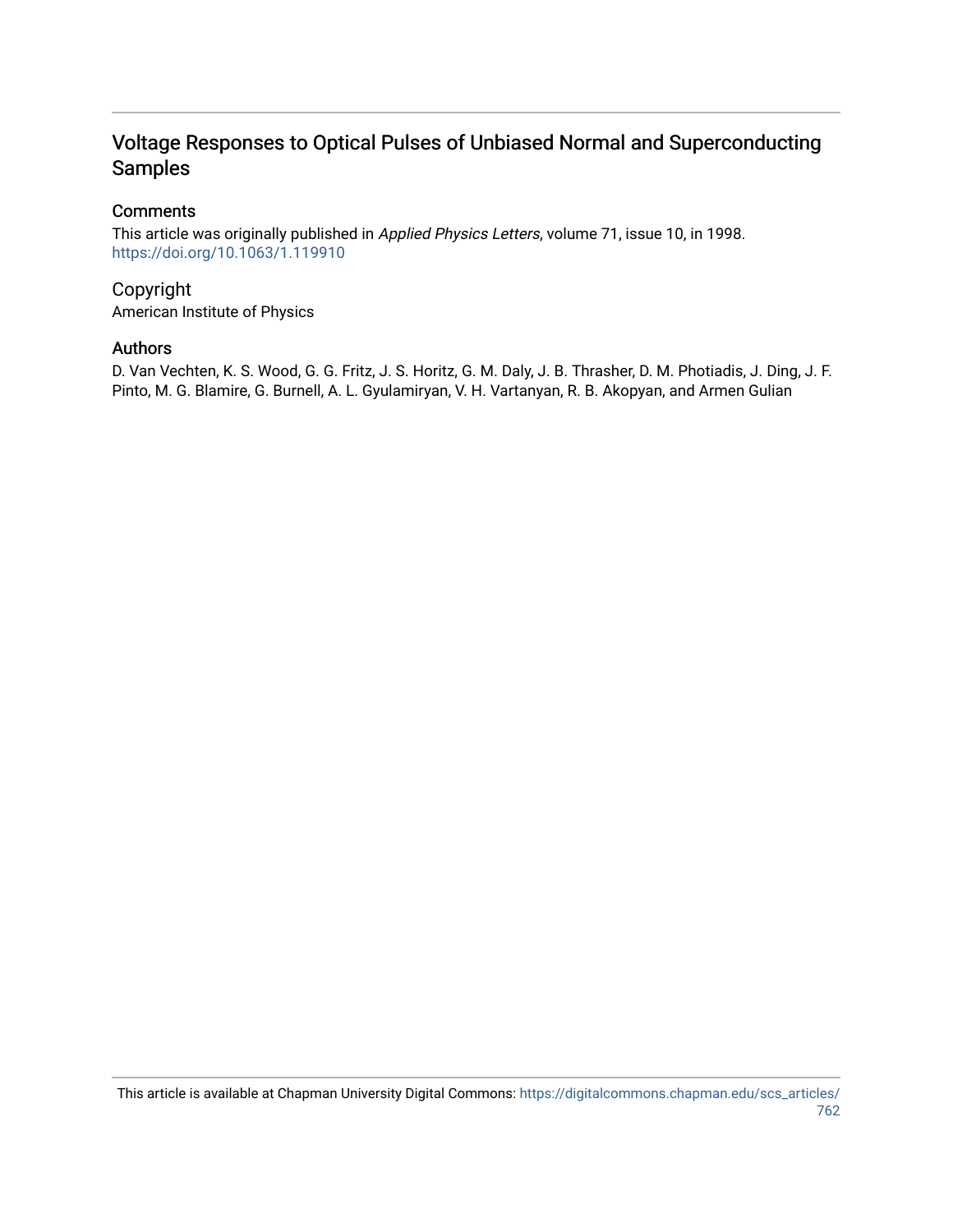



#### **Voltage responses to optical pulses of unbiased normal and superconducting samples**

[D. Van Vechten,](http://scitation.aip.org/search?value1=D.+Van+Vechten&option1=author) [K. S. Wood](http://scitation.aip.org/search?value1=K.+S.+Wood&option1=author), [G. G. Fritz,](http://scitation.aip.org/search?value1=G.+G.+Fritz&option1=author) [J. S. Horwitz](http://scitation.aip.org/search?value1=J.+S.+Horwitz&option1=author), [G. M. Daly,](http://scitation.aip.org/search?value1=G.+M.+Daly&option1=author) [J. B. Thrasher](http://scitation.aip.org/search?value1=J.+B.+Thrasher&option1=author), [D. M. Photiadis](http://scitation.aip.org/search?value1=D.+M.+Photiadis&option1=author), [J. Ding](http://scitation.aip.org/search?value1=J.+Ding&option1=author), [J. F.](http://scitation.aip.org/search?value1=J.+F.+Pinto&option1=author) [Pinto,](http://scitation.aip.org/search?value1=J.+F.+Pinto&option1=author) [M. G. Blamire](http://scitation.aip.org/search?value1=M.+G.+Blamire&option1=author), [G. Burnell](http://scitation.aip.org/search?value1=G.+Burnell&option1=author), [A. L. Gyulamiryan](http://scitation.aip.org/search?value1=A.+L.+Gyulamiryan&option1=author), [V. H. Vartanyan](http://scitation.aip.org/search?value1=V.+H.+Vartanyan&option1=author), [R. B. Akopyan,](http://scitation.aip.org/search?value1=R.+B.+Akopyan&option1=author) and [A. M. Gulian](http://scitation.aip.org/search?value1=A.+M.+Gulian&option1=author)

Citation: [Applied Physics Letters](http://scitation.aip.org/content/aip/journal/apl?ver=pdfcov) **71**, 1415 (1997); doi: 10.1063/1.119910 View online: <http://dx.doi.org/10.1063/1.119910> View Table of Contents: <http://scitation.aip.org/content/aip/journal/apl/71/10?ver=pdfcov> Published by the [AIP Publishing](http://scitation.aip.org/content/aip?ver=pdfcov)

**Articles you may be interested in**

[Study of superconducting properties in melt textured YBCO samples](http://scitation.aip.org/content/aip/proceeding/aipcp/10.1063/1.4710299?ver=pdfcov) AIP Conf. Proc. **1447**, 911 (2012); 10.1063/1.4710299

[Relaxation of the magnetization of superconducting YBCO samples in weak magnetic fields](http://scitation.aip.org/content/aip/journal/ltp/31/12/10.1063/1.2144460?ver=pdfcov) Low Temp. Phys. **31**, 1067 (2005); 10.1063/1.2144460

[Antiferromagnetic correlations in superconducting YBa 2 Cu 3 O 6+x samples from optical absorption data;](http://scitation.aip.org/content/aip/journal/ltp/29/12/10.1063/1.1630713?ver=pdfcov) [comparison with the results of neutron and muon experiments](http://scitation.aip.org/content/aip/journal/ltp/29/12/10.1063/1.1630713?ver=pdfcov) Low Temp. Phys. **29**, 982 (2003); 10.1063/1.1630713

[Intrinsic picosecond response times of Y–Ba–Cu–O superconducting photodetectors](http://scitation.aip.org/content/aip/journal/apl/74/6/10.1063/1.123388?ver=pdfcov) Appl. Phys. Lett. **74**, 853 (1999); 10.1063/1.123388

[Observation of bolometric optical response in superconducting microwave meander lines](http://scitation.aip.org/content/aip/journal/jap/84/10/10.1063/1.368826?ver=pdfcov) J. Appl. Phys. **84**, 5657 (1998); 10.1063/1.368826

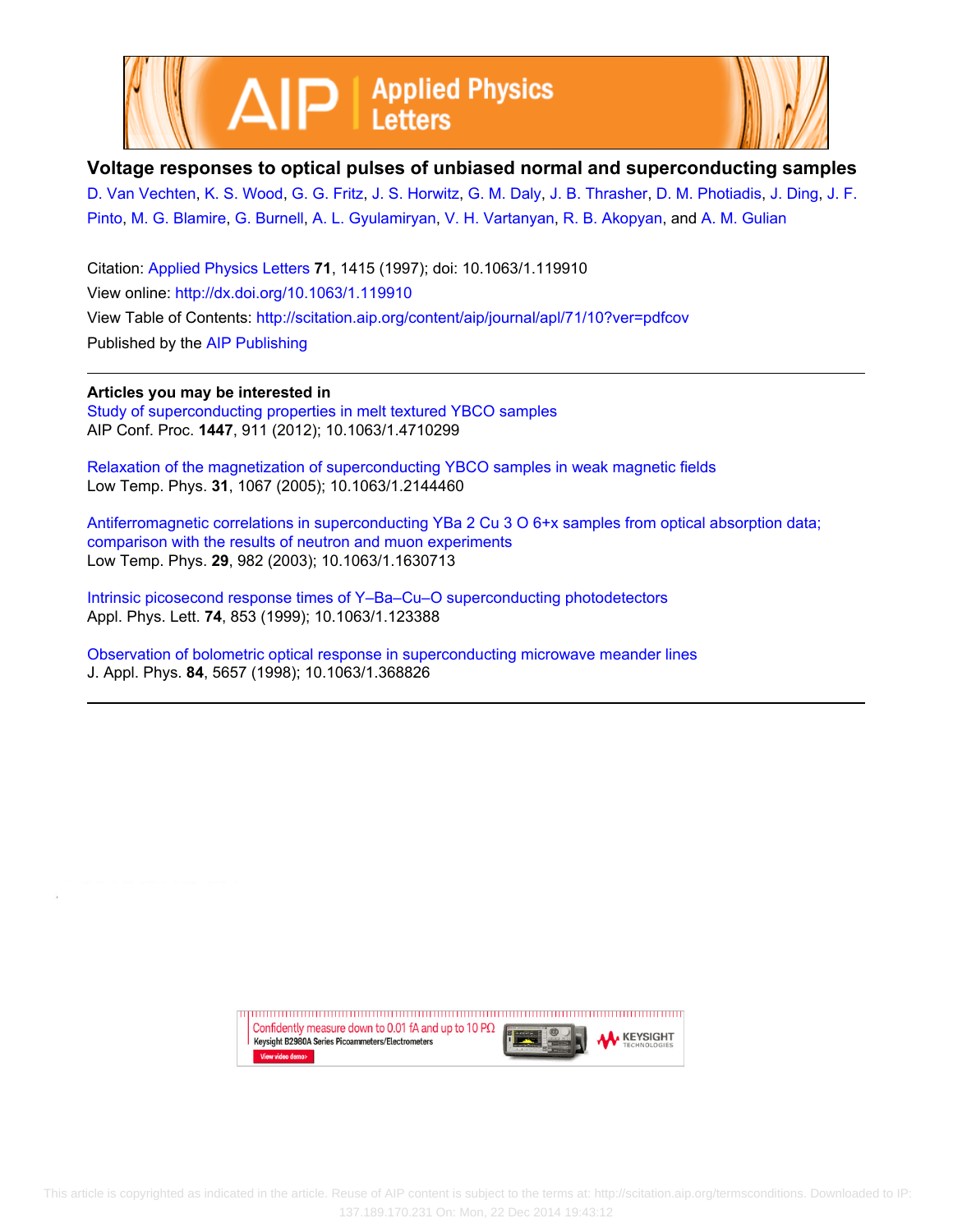### **Voltage responses to optical pulses of unbiased normal and superconducting samples**

D. Van Vechten *U.S. Office of Naval Research, Arlington, Virginia 22217*

K. S. Wood, G. G. Fritz, J. S. Horwitz, G. M. Daly, $a^{(2)}$  J. B. Thrasher, D. M. Photiadis, J. Ding, $^{b)}$  and J. F. Pinto *U.S. Naval Research Laboratory, Washington, DC 20375*

M. G. Blamire and G. Burnell *Cambridge University, Cambridge, United Kingdom*

A. L. Gyulamiryan, V. H. Vartanyan, R. B. Akopyan, and A. M. Gulian *Physics Research Institute, Ashtarak, 378410 Armenia*

(Received 7 April 1997; accepted for publication 11 June 1997)

The direct transformation of the energy of an incident high-energy photon into a measurable potential difference within an absorbing metal is investigated. Experimental evidence is presented that the effect arises from the inherent energy dependence of the electronic density of states, rather than from a simple temperature excursion. The similarities between the results on Al and  $YBa<sub>2</sub>Cu<sub>3</sub>O<sub>7</sub>$  samples indicate that the effect is universal in nature. We assert it may be used as the basis of a fast, energy resolving, individual photon detector for the ultraviolet radiation and x-rays. © 1997 American Institute of Physics. [S0003-6951(97)04232-0]

In Ref. 1 it was suggested on theoretical grounds that the nonequilibrium response of superconductors has the potential to be used as the basis of a high energy resolution detector. The transient response of superconductors to light pulses was earlier studied by many authors (see the recent review<sup>2</sup>), in order to measure the inherent time scales of the relaxation processes. Most of this work was performed in the presence of a bias current. Thus, the main voltage signal arose from the impedance change associated with the temperature shift. However, both Refs. 3 and 4 mentioned observing a nonzero signal at zero bias current. In addition, there is evidence of the same effect in studies of the thermopower of YBCO  $(YBa<sub>2</sub>Cu<sub>3</sub>O<sub>7</sub>)$ .<sup>5,6</sup>

When a high energy quantum is absorbed in the metal, a nonequilibrium state is created; the electronic distribution function  $f(\epsilon)$  is at first not describable by the Fermi–Dirac formula  $f(\epsilon) = \{1 + \exp[(\epsilon - \mu)/T]\}^{-1}$ , because a local temperature is not yet well defined. Rather the electron distribution has a spike at high energy which evolves in time downward in energy space, increasing the number of excess electronic excitations. Between points in the equilibrium and nonequilibrium regions a potential difference exists and can be measured experimentally. The value is the difference between the electrochemical potential  $\mu$  in the equilibrium and nonequilibrium states. One can prove that  $\mu$  in both cases could be determined by the condition  $f(\epsilon=\mu)=1/2$ . The difference in electrochemical potentials can be measured without applying a bias current. In the superconducting state, the gauge invariant component of the electrochemical potential shift may also be registered at a single point in the disturbed volume, as a potential difference between normal and superconducting state leads.<sup>1</sup> Herein we report demonstrations of these detector concepts.

The YBCO samples were all  $0.5$ - $\mu$ m-thick, polycrystalline, *c*-oriented, and entirely unpatterned. Grown on MgO substrates, the typical  $T_c$ 's were  $\sim$ 90 K. One set of experiments was made using a Cr:LiSrAlF $_6$  pulsed laser with a cavity *Q* switch that produces 40 ns duration pulses with a few Hz repetition rate. The fundamental frequency in the near-IR could be doubled and quadrupled using the nonlinear crystals LBO (LiB<sub>3</sub>O<sub>5</sub>) and BBO ( $\beta$ -Ba<sub>2</sub>BO<sub>4</sub>), respectively. This capability was utilized to look for evidence of the nonthermal nature of the measured voltage. If the response was purely thermal, then only the total energy delivered to the sample should influence the magnitude of the voltage measured. Our nonequilibrium model<sup>1</sup> suggests, however, that the higher the energies of the individual incident photon, the higher the value of  $\mu$ -potential shift. Figure 1 compares signals produced by the different harmonics of the laser, where the photon fluences were adjusted to deliver the same total energy in the range from 0.1 to a few mJ/cm<sup>2</sup>. The experimental reality is clearly that the response increases with the photon frequency. In this set of measurements the samples were biased at room temperature.

Figure 2 elucidates the lower limit of the time-resolution capabilities of the YBCO-based prototype detector. An acousto-optic cell was used to produce a series of subnanosecond pulses. The voltage observed from the YBCO has essentially the same wave form as the light itself, indicating that the inherent relaxation rate of YBCO is no slower than these pulses. We conclude, thus, that a potential counting rate capability of better than 1 quantum/10 ns has been demonstrated. The contemporary understanding of the nonequilibrium dynamics in YBCO indicates $<sup>2</sup>$  that the relaxation</sup> time  $\tau_{\epsilon}$  of charge carriers may be much shorter:  $\tau_{\epsilon}$  $\sim$  1 – 10 ps. Thus, much higher counting rates should be pos-

a)NRC postdoctoral associate at U.S. Naval Research Laboratory, Washington, DC 20375. Electronic mail: Gulian@ssd0.nrl.navy.mil b)Present address: Physics Dept., Brown University, Providence, RI 02912.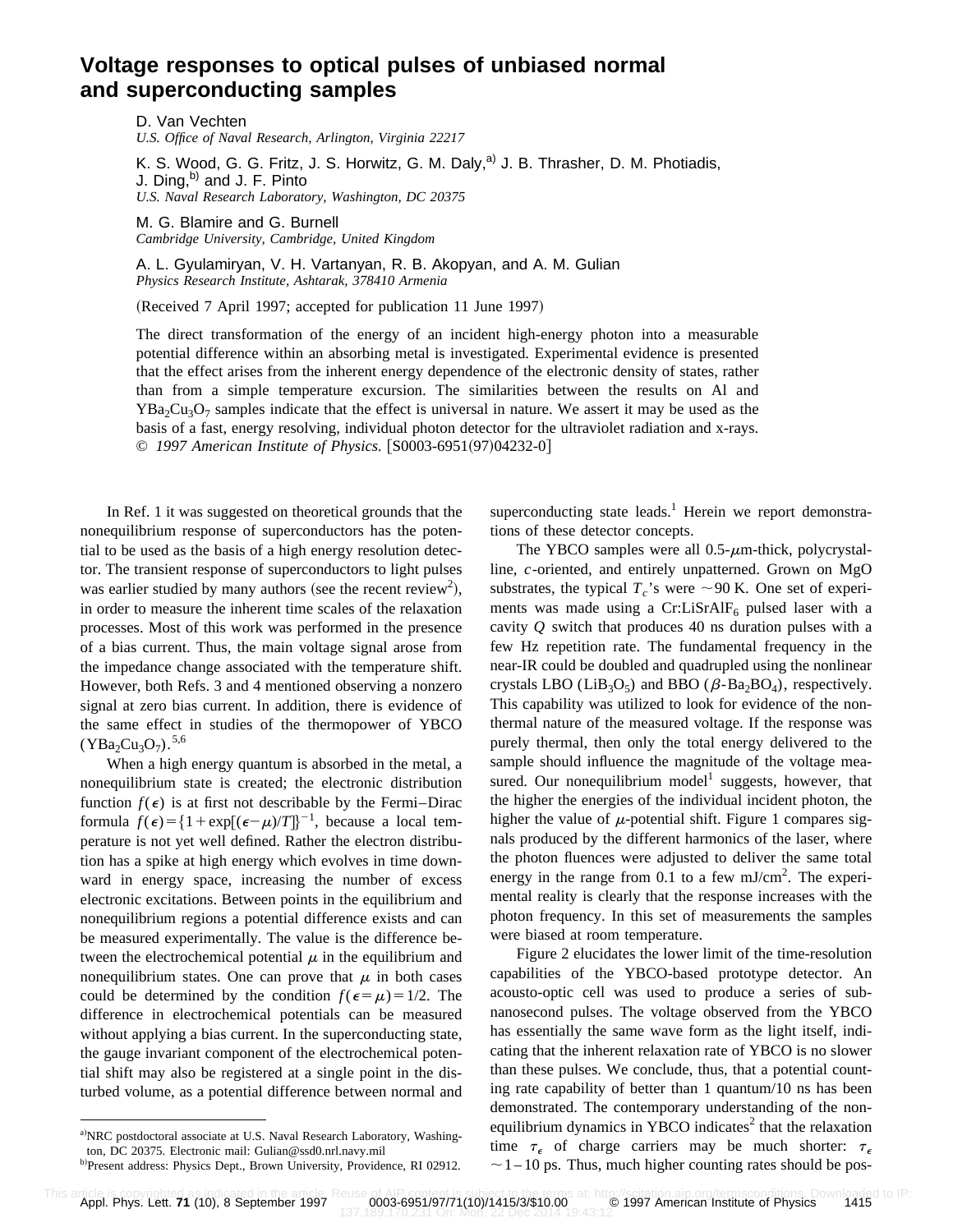

FIG. 1. Signals for different light wavelengths at the same amount of deposited energy: infrared vs blue for energy density  $\sim 0.1$  mJ/cm<sup>2</sup> (a) and, in a different sample, blue vs ultraviolet for energy density  $\sim 10 \text{ mJ/cm}^2$  (b).

sible if the duration of  $\mu$ -potential response is determined by  $\tau_\epsilon$  .

Our results on Al films confirm this expectation. 40-nmthick Al films were deposited on  $(001)$  semi-insulating (resistivity > 50  $\Omega$  cm) Si wafers. An Ar<sup>+</sup> ion laser ( $\lambda$  $=0.488 \mu m$  line) pulses were formed by passing the continuous wave beam through an acousto-optic modulator. A  $3-\mu$ m-wide stripe etched into a serpentine shape formed a sensor, covering  $50\times75 \ \mu \text{m}^2$  area, that was then mounted in a <sup>3</sup>He cryostat with optical windows. The laser was focused on the sample surface to produce a typical spot size of 20  $\mu$ m in diameter. With the help of a microscope, the position of the laser spot with respect to the Al sensor could be easily determined. Special microaxial cables were used to ensure a  $50\Omega$  transmission line impedance and restrict heat flow to the sample. The stainless steel outer conductor and Nb/Ti inner conductors were connected to opposite ends of the sensor. This produced a dc thermoelectric current in the sensor. The laser pulse width was  $\sim$  10 ns, and the peak power delivered to the sample was 0.5 mW. The results when one end of the sensor strip is illuminated are summarized in Fig. 3. Notice that in this case the fast peak has a duration of 100 ns, far longer than the 10 ns laser pulse which produces it. This contrasts strongly with the case in YBCO where the light pulse and response had the same duration within experimental error. We interpret this distinction as directly reflecting the more than 3 orders of magnitude slower inherent relax-



FIG. 2. Temporal shape of the laser pulse as measured by the YBCO-based prototype detector  $(a)$  and by a silicon photodiode  $(b)$ .

ation times in Al than in YBCO. The fast peak reverses in sign as it should, when the opposite end of the serpentine is illuminated and goes to zero in the middle. Moreover, the fast components of the response have the same order of magnitude in the superconducting and in the normal states (the ambient temperatures in both cases were of the order of  $T_c$ ). The slow signal in Fig. 3 has a sign that is independent of the position of the spot illuminated. It is caused by the sample undergoing a superconducting to normal phase transition. While in the normal state, the sample's resistance becomes nonzero and the cable-caused bias current then produces a



FIG. 3. Voltage signals from Al samples. Temperatures below and above  $T_c$  $(51.21 \text{ K})$  are 0.38 and 2.42 K, respectively.